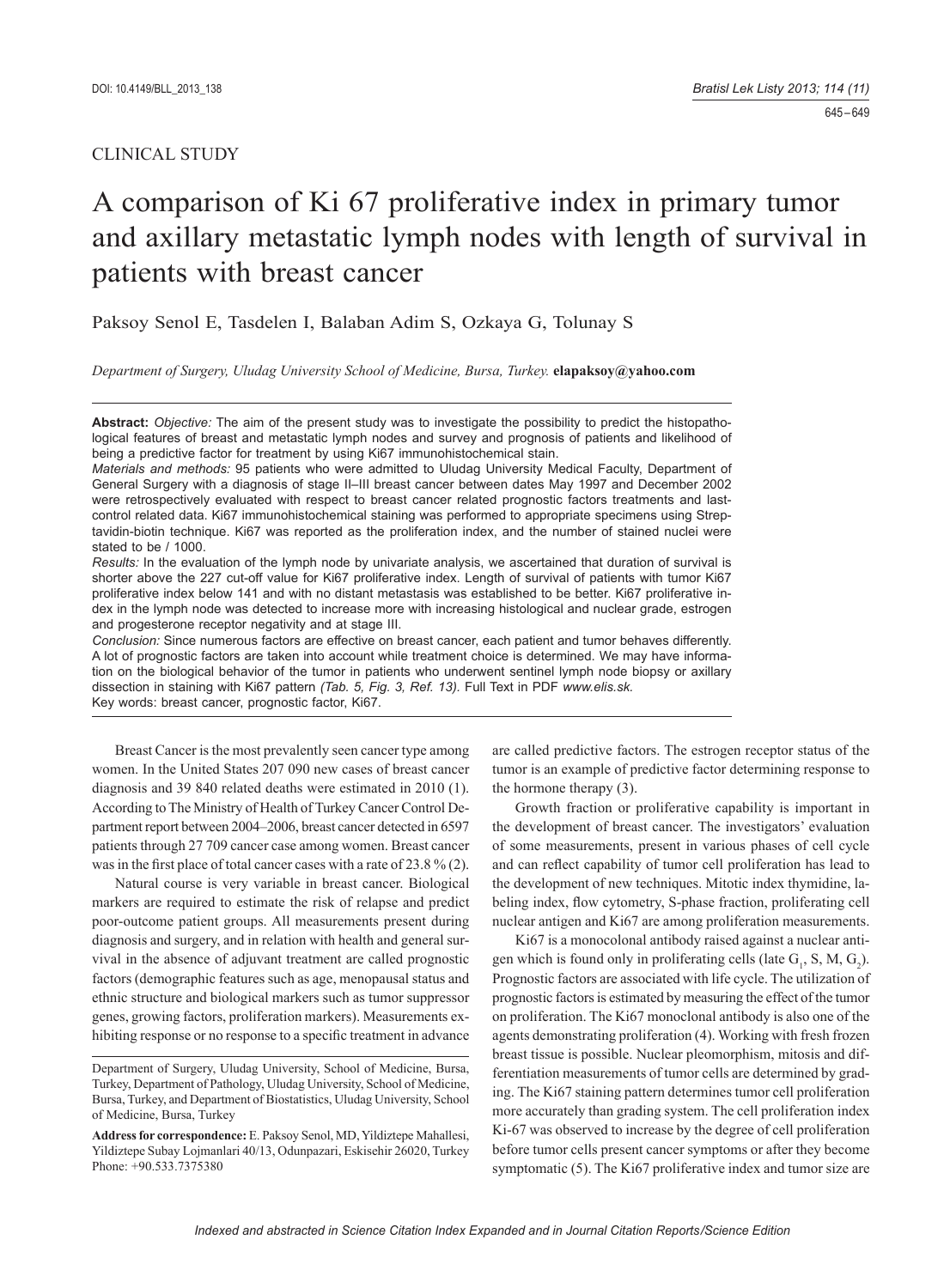## 645 – 649

directly correlated with histological grade, vascular invasion and axillary node involvement and indirectly correlated with involvement of steroid receptor (6). Poor prognostic factor and correlation with clinical response to chemotherapy should be considered in the proliferating cells and in patients with invasive breast cancer (7).

Since numerous factors are effective for breast cancer, each patient and tumor behaves differently. Many prognostic factors should be considered in determining treatment options. The purpose of this study is to be able to predict the histopathological features of breast and metastatic lymph nodes and survival time of patients using Ki67 immunohistochemical stain and to contribute application of the appropriate treatment. Many studies are available regarding the prognostic significance of Ki67 in breast tumors. In this study we aimed to compare the same effect in the axillary lymph node.

# **Materials and methods**

115 patients who were admitted to Uludag University Medical Faculty, Department of General Surgery with a diagnosis of stage II-III breast cancer between dates May 1997and December 2002 were included to the study. 20 patients who were diagnosed



**Fig.1. Ki67 proliferation index 420/1000 (x100) in the breast tissue.**



**Fig. 2. Ki67 proliferation index 370/1000 (x200) in the lymph node.**



**Fig. 3. Distribution of patients' duration of survival according to months.**

with stage II T2N0M0 and T3N0M0 breast cancer according to the TNM staging scheme and without lymph node metastases were excluded from the study. The remaining 95 patients were included to the study. The criteria (histological type, stage-grade, estrogen and Progesterone receptor positivity, presence of lymphovascular invasion, tumor diameter, number and location of metastatic lymph node and the presence of distant metastases), affecting the prognosis of patients and used for staging, treatments and their last control dates were recorded retrospectively by utilizing the data obtained from the archives of Departments of Breast Surgery and Medical Oncology and Central archives of Uludag University Medical Faculty. Phone connection was established with patients who were undergoing follow-up in other centers.

The approval of the ethics committee of Faculty of Medicine, Uludag University was obtained for the present study (Date: February 13th 2007, No:  $2007 - 2/15$ ). Sections were prepared from the paraffin blocks found in the archives of Department of Pathology. Hematoxylin–eosin stained sections were re-examined. Proper samples were selected for immunohistochemical stains4-micron sections prepared from paraffin blocks of subjects were deparaffinized with xylene and Ki67 immunohistochemical staining was performed using Streptavidin-biotin technique.

Olympus light microscope with plan objective was used for the assessment of used stain. Brown nuclear staining was observed in the tumor cells found in the mitotic cycle with Ki67 immunohistochemical staining (Figs 1 and 2). In each preparation,  $10x40$ magnification, staining of the busiest areas, starting next to the field in this area and these areas, and starting from the most intensely stained and neighboring regions 1000 tumor cells were counted and the number of Ki67-positive stained nuclei was found. Regardless of staining intensity, all stained nuclei were included to the number. Ki67 was reported as the proliferation index, and the number of stained nuclei were stated to be / 1000.

The statistical analysis of the data was performed with SPSS13.0 statistical package program. Shapiro-Wilk test was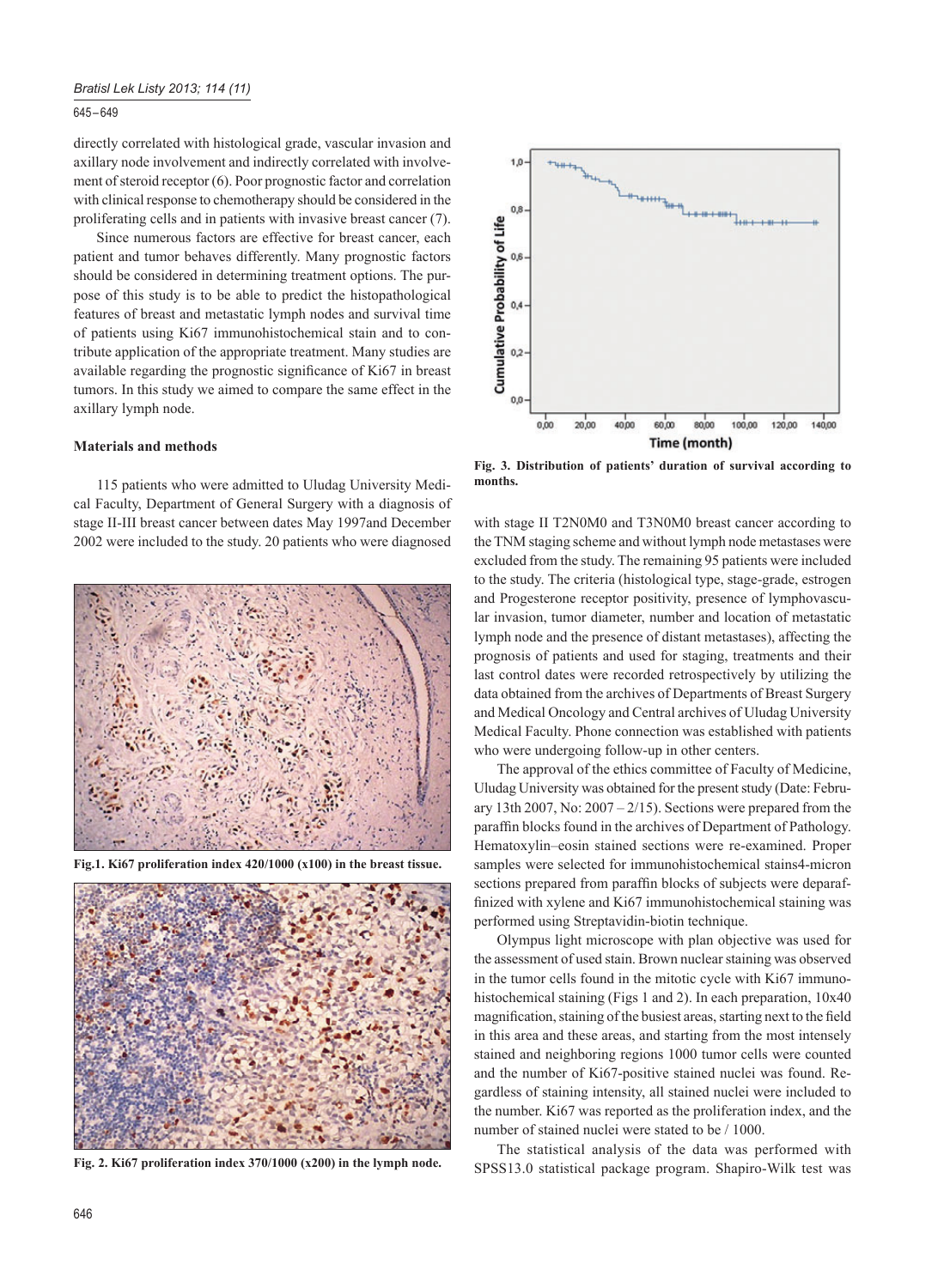used to examine if the data followed a normal distribution. Mann-Whitney U test was performed to compare two groups to examine the data following an abnormal distribution. The correlations between variables were evaluated using Pearson's and Spearman's correlation coefficient. The Pearson's Chi-square and Fisher's Exact tests were used to examine the categorical data. To examine the effects of prognostic factors on length of survival, threshold values were derived by using ROC analysis and considering duration of survival. On condition of finding a significant threshold value, minimum effect of duration of survival was compared with the Log-rank test using Kaplan-Meier analysis. The significance level was chosen to be  $\alpha$ =0.05.

## **Results**

#### *Features of the patients*

A total of 95 patients were recruited, treated and followed-up in Uludag University Faculty of Medicine Department of General Surgery with stage II–III breast cancer between May 1997 and December 2002. Patients were between 26 and 80 years of age (mean age  $\pm$  SD: 51.2 $\pm$ 12.6). According to type of operations, out of 95 patients 48 (50.5 %) underwent a modified radical mastectomy, 47

| Tab. 1. Distribution of patients according to stages. |  |  |
|-------------------------------------------------------|--|--|
|-------------------------------------------------------|--|--|

|          | Number of<br>Patients $(\% )$ |            |                                              | Number of<br>Patients | $(\%)$ |
|----------|-------------------------------|------------|----------------------------------------------|-----------------------|--------|
|          | 54 (56.8%)                    | Stage IIA  | T1N1M0                                       | 32                    | 33.7   |
| Stage II |                               | Stage IIB  | T <sub>2</sub> N <sub>1</sub> M <sub>0</sub> | 22                    | 23.2   |
|          | Stage III 41 (43.2%)          | Stage IIIA | T1N2M0                                       |                       | 1.1    |
|          |                               |            | T2N2M0                                       | 2                     | 2.1    |
|          |                               |            | <b>T3N1M0</b>                                | 8                     | 8.4    |
|          |                               |            | T3N2M0                                       |                       | 1.1    |
|          |                               | Stage IIIB | T4N1M0                                       | 23                    | 24.2   |
|          |                               |            | T4N2M0                                       | 6                     | 6.3    |

|  |  | Tab. 2. Features of the metastatic lymph node. |  |
|--|--|------------------------------------------------|--|
|  |  |                                                |  |

|                                    |                        |            |          | Minimum Maximum | Mean   | $SD*$ |
|------------------------------------|------------------------|------------|----------|-----------------|--------|-------|
|                                    |                        | Total      | 2        | 34              | 12.97  | 6.53  |
| Nodes                              | Level 1                | Benign     | 0        | 25              | 8.86   | 6.20  |
|                                    |                        | Metastatic |          | 34              | 4.11   | 4.54  |
| Apply                              |                        | Total      | 0        | 14              | 3.65   | 3.23  |
|                                    | Level 2                | Benign     |          | 14              | 2.84   | 3.11  |
| $\mathfrak{g}$                     |                        | Metastatic | $\Omega$ | 9               | 0.81   | 1.75  |
|                                    |                        | Total      | 3        | 34              | 16.63  | 7.09  |
| Number                             | All lymph nodes Benign |            |          | 26              | 11.72  | 7.13  |
|                                    |                        | Metastatic |          | 34              | 4.90   | 5.304 |
| LN Ki67 staining pattern           |                        | 39         | 920      | 265.43          | 136.62 |       |
| Ki67 staining pattern of the tumor |                        | 15         | 920      | 202.41          | 150.75 |       |

\* SD: standard deviation \*\*LN: lymph node

#### **Tab. 3. Risk factors for breast cancer.**

(49.5 %) had breast-saving surgery. Postoperatively, our patients were classified by the AJCC TNM staging system. Distribution of patients according to stages has been exhibited in Table 1.

22 of our patients (23.2 %) received neoadjuvant chemotherapy. All patients received adjuvant chemoradiotherapy. Distribution of therapy according to diagrams used during chemotherapy is respectively as follows: 90 (94.7 %) patients were treated with FEC (Fluorouracil + Epirubicin + cyclophosphamide) therapy, CMF (cyclophosphamide + methotrexate + Fluorouracil) was administered to 3 (3.1 %) patients and 2 (2.2 %) were given AC (doxorubicin + cyclophosphamide). Postoperatively, 35 (36.8 %) patients received endocrine therapy. Anti-estrogenic agents - tamoxifen or nolvadex- were used in 28 patients, 6 patients were treated with aromatase inhibitors in combination with antiestrogenic agents and a1 patient received only aromatase inhibitor. 92 (96.8 %) patients received postoperative radiotherapy. The detected carcinomas in our study were: 85.3 % invasive ductal carcinoma, then respectively (8.4 %) invasive lobular, (3.2 %) medullary,  $(2.1\%)$  mucinous and  $(1.1\%)$  invasive papillary carcinoma.

Features of the metastatic lymph node have been exhibited in Table 2.

Our patients were followed-up for average  $66.2$   $(2-136)$ months. During the follow-up period 9 (9.5 %) patients had local recurrence, 4 patients (4.2 %) developed a second primary tumor, 30 (31.6 %) patients developed distant metastases, and 18 (18.9 %) patients died. Bone metastases (10 patients 33.3 %) was the most frequently detected distant organ metastases. When the last state of survival obtained from clinics, where they were followed-up, were examined, out of 95 patients 42 (44.3 %) were healthy and 15 (15.8 %) developed metastases. Additionally, a total of 20 patients, 12 (12.6 %) healthy and 8 (8.4 %) with metastases, were followedup during a period shorter than 60 months because they did not attend follow-up appointments. These patients were evaluated according to their follow-up periods. Distribution of the duration of survival of these patients has been exhibitedin (Fig. 3).

The cut-off values were examined for distant metastasis, local recurrence, second primary tumor, time of death and the staining pattern of Ki67 proliferative index in the tumor and lymph node. The cut-off values for Ki67 in the tumor and in the lymphatic node were established 141 and 227 respectively.

The effects of risk factors of breast cancer on mortality and duration of survival, we investigated in our study, have been exhibited in Table 3.

In our patients with local recurrence, distant metastasis and second primary the proliferative index Ki67 in the tumor and lymph node was not determined significantly higher than those of other patients ( $p$ >0.05). Ki67 values of the patients with local

|                                        |                    | Number $(n)$ | Mortality $(\%)$                   | 5 Year survival | Mean length of | <b>SD</b> |          |
|----------------------------------------|--------------------|--------------|------------------------------------|-----------------|----------------|-----------|----------|
|                                        |                    |              |                                    | $\binom{0}{0}$  | life (month)   |           |          |
|                                        | Staining below 141 | 38           | 2(%5.3)                            | 94.7            | 129.62         | 4.38      | $0.006*$ |
| Tumor Ki67 proliferation index         | Staining over 141  |              | $16 \left( \frac{9}{28.1} \right)$ | 80.7            | 101.66         | 6.85      |          |
|                                        | Staining below 227 | 43           | 4(%9.3)                            |                 | 125.62         | 4.96      | $0.013*$ |
| Ki67 proliferation index in lymph node | Staining over 227  | 52           | 14(%26.9)                          | 80.8            | 101.36         | 7.39      |          |
| $*$ n $< 0.05$                         |                    |              |                                    |                 |                |           |          |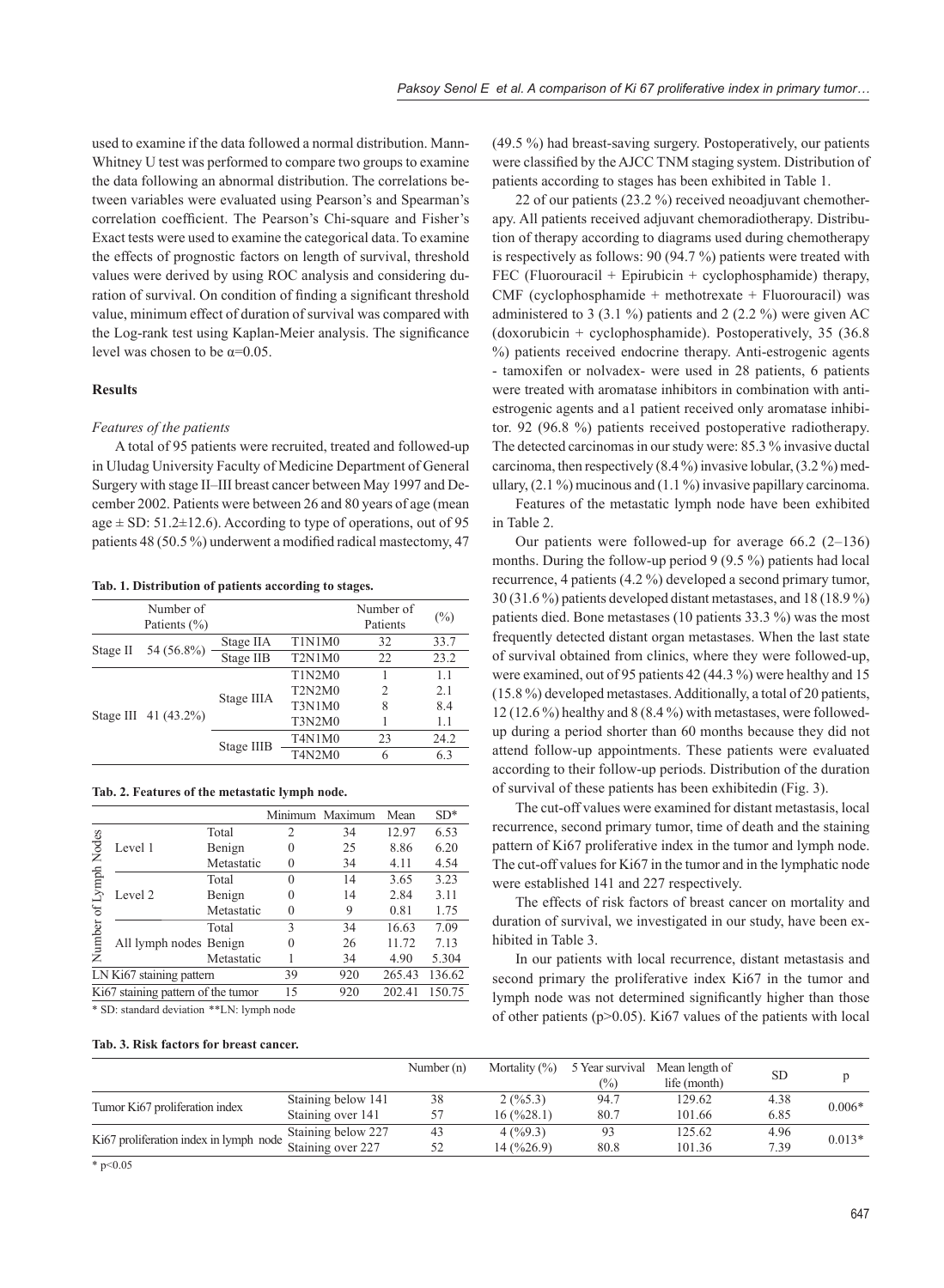645 – 649

### **Tab. 4. Ki67 values of the patients with local recurrence. distant metastasis and second primary.**

|                 | Local recurrence    |                     |  |  |  |
|-----------------|---------------------|---------------------|--|--|--|
|                 | Present $(n=9)$     | Absent $(n=86)$     |  |  |  |
|                 | Mean value $\pm$ SD | Mean value $\pm$ SD |  |  |  |
| Tumor Ki67      | $258.44 \pm 251.79$ | $196.54 \pm 137.10$ |  |  |  |
| Lymph node Ki67 | $288.11 \pm 150.26$ | $263.05 \pm 135.86$ |  |  |  |
|                 | Distant metastasis  |                     |  |  |  |
|                 | Present $(n=30)$    | Absent $(n=65)$     |  |  |  |
|                 | Mean value $\pm$ SD | Mean value $\pm$ SD |  |  |  |
| Tumor Ki67      | $185.90 \pm 88.40$  | $210.03 \pm 172.19$ |  |  |  |
| Lymph node Ki67 | $245.16 \pm 86.41$  | $274.78 \pm 154.11$ |  |  |  |
|                 | Second Primary      |                     |  |  |  |
|                 | Present $(n=4)$     | Absent $(n=91)$     |  |  |  |
|                 | Mean value $\pm$ SD | Mean value $\pm$ SD |  |  |  |
| Tumor Ki67      | $202.00 \pm 206.11$ | $202.42 \pm 149.39$ |  |  |  |
| Lymph node Ki67 | $287.00 \pm 168.58$ | $264.48 \pm 136.11$ |  |  |  |
|                 |                     |                     |  |  |  |

SD: Standard Deviation

recurrence, distant metastasis and second primary have been exhibited in Table 4.

No significant correlation was determined between the proliferative index of proliferative index Ki67 in the tumors and metastatic lymph nodes and number of metastatic lymph nodes, tumor diameter, lymphatic invasion and extracapsular spread (p>0.05). There was a significant correlation between the histological grade and Ki67 proliferative index of the tumor and Ki67 proliferative index of the lymph node ( $p=0.001$ ,  $r=0.334$ ). There was a significant correlation between the nuclear grade and Ki67 proliferative index of the tumor (p=0.047, r=0.207) and Ki67 proliferative index of the lymph node (p=0.011, r=0.264).

The correlation between Estrogen Receptor, Progesterone Receptor, lymphatic invasion and extracapsular spread and Ki67 values of tumor and lymph node has been exhibited in Table 5.

## **Discussion and conclusion**

Today it is not possible to arrange the treatment of breast cancer only according to tumor size, type and axillary lymph node involvement. 2005 St. Gallen Consensus focuses on the targeted breast cancer treatment, tumor endocrine response and risks of progressive disease. Clinician should determine the existing prognostic and predictive parameters. Histopathological features (size, type, grade, number of involved lymph nodes), biological parameters, hormone receptor status and HER2/neu gene overexpression or amplification concerned with tumor must be determined (8).

In a study performed on the changes in breast cancer incidence and mortality in the literature, incidence rates for breast cancer were established to decrease between 35 and 49 years of age and increase between 50 and 69 years of age in women (9). Ages of our patients were between 26 and 80 (Mean age  $\pm$  SD: 51.2 $\pm$ 12.6).

Standard surgery is composed of axillary dissection in breast conserving surgery and radiotherapy. But in recent years, due to the increasing morbidity of patients following axillary dissection, biology of the primary tumor has been studied to find predictive factor of lymph node metastasis (10). Thus, the status of the lymph nodes can guide the physician to prediction without lymph node dissection and choice of postoperative treatment. Fehm et al. (10) found that high level HER-2 expression, staining with Ki67 >18 % and Progesterone Receptor negativity was a predictive factor of lymph node metastasis in 655 patients.

The presence of Lymphovascular Invasion, staining with Ki67  $\geq$ 18 % (high proliferative activity of tumor nucleus) and histological grade III was reported to be a predictive factor for lymph node metastases in another study (11) examining predictive factors for lymph node metastases in 358 patients who had tumor T1 and underwent level I–II axillary dissection.

Nuclear pleomorphism, mitosis and differentiation measurements of the tumor cell is determined grading, Ki67 proliferative index determines the proliferation of tumor cell more accurately than grading system. Ki67 proliferative index was observed to increase by value of cell proliferation before tumor cells exhibited breast cancer symptoms and after they became symptomatic (5).

Ki67 proliferative index of tumor cells of our patients was 202.41± 50.75. The obtained cut-off value was 141. Patients with proliferative Ki67 index  $\leq$ 141 had the mortality rate of 5.26 % and mean duration of survival of 129.62±4.38 months which is better than patients with proliferative index >141. Ahlin et al. indicated cut-off values between 150 and 220 for Ki67 in 570 patients with T1-4 N0-1 M0., but an optimal value could not be given in numerous studies because there are many prognostic factors affecting the studied groups. Prognostic factors are estimated in relation to duration of survival,

**Tab. 5. The correlation between estrogen receptor. progesterone receptor. lymphatic invasion. extracapsular spread and stage and Ki67 in the tumor and lymph node.**

|                          |          | Ki67 value in the Tumor |                     |          |    | Ki67 value in the Lymph node |          |  |  |
|--------------------------|----------|-------------------------|---------------------|----------|----|------------------------------|----------|--|--|
|                          |          | n                       | $Mean \pm SD$       | P        | n  | $Mean \pm SD$                |          |  |  |
|                          | negative | 33                      | $249.69 \pm 164.11$ | $0.014*$ | 33 | $249.69 \pm 164.11$          | $0.001*$ |  |  |
| <b>Estrogen Receptor</b> | positive | 62                      | $177.24 \pm 137.97$ |          | 62 | $236.19 \pm 131.44$          |          |  |  |
|                          | negative | 46                      | $205.54 \pm 143.26$ | >0.05    | 46 | $289.13 \pm 127.29$          | $0.034*$ |  |  |
| Progesterone Receptor    | positive | 49                      | $199.46 \pm 158.88$ |          | 49 | $202.42 \pm 149.39$          |          |  |  |
| Lymphovascular Invasion  | negative | 59                      | $189.64 \pm 153.65$ | >0.05    | 59 | $253.81 \pm 149.14$          | >0.05    |  |  |
|                          | positive | 36                      | $223.33 \pm 145.54$ |          | 36 | $284.47 \pm 112.58$          |          |  |  |
|                          | negative | 48                      | $196.66 \pm 165.45$ | >0.05    | 48 | $268.75 \pm 158.55$          | >0.05    |  |  |
| Extracapsular Spread     | positive | 47                      | $208.27 \pm 135.64$ |          | 47 | $262.04 \pm 111.51$          |          |  |  |
| Stage                    | П        | 54                      | $177.90 \pm 153.09$ | $0.004*$ | 54 | $241.79 \pm 135.62$          | $0.029*$ |  |  |
|                          | Ш        | 41                      | $234.68 \pm 143.13$ |          | 41 | $296.56 \pm 133.22$          |          |  |  |

n: number of patients. \* p<0.05